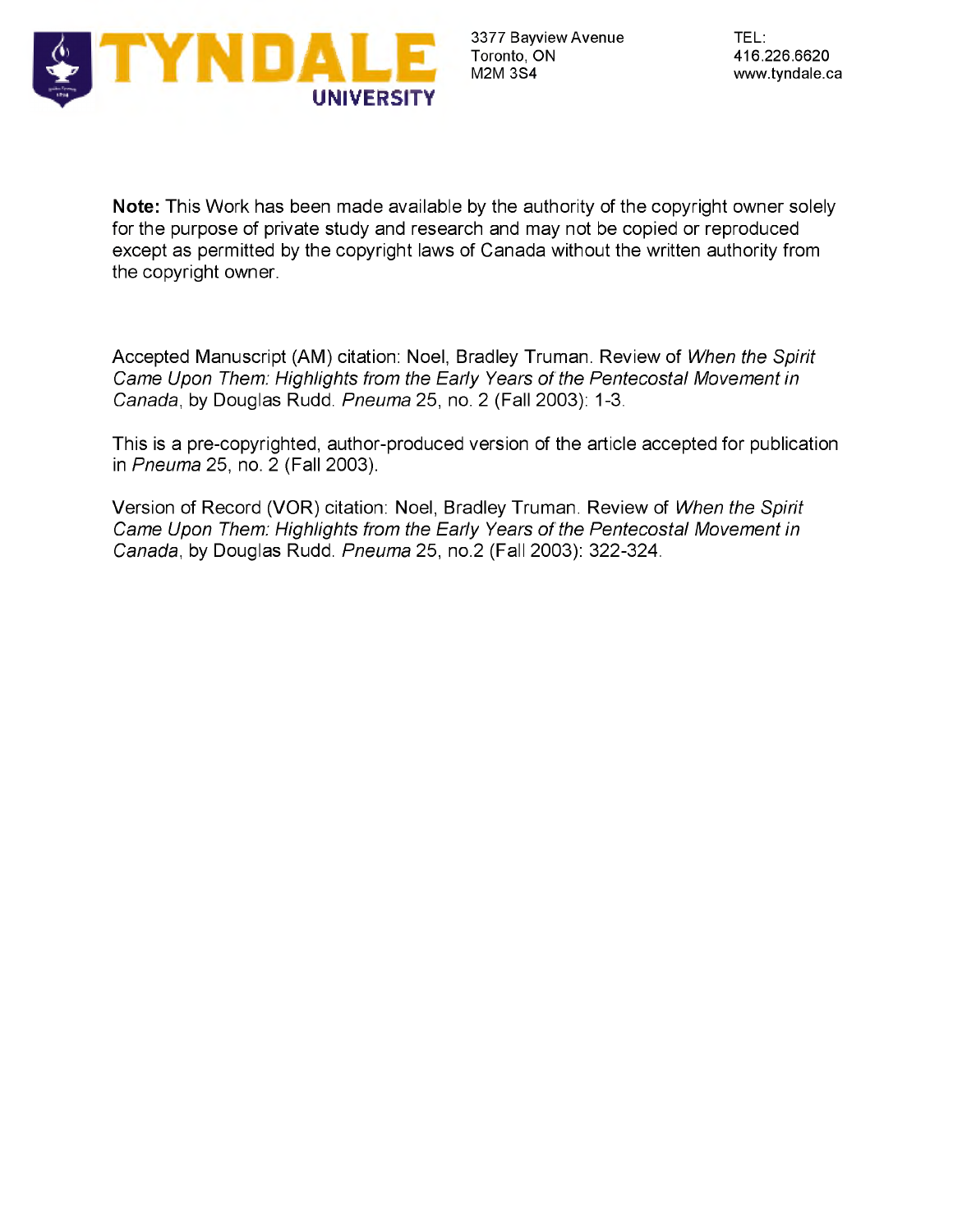## **Douglas Rudd,** *When the Spirit Came Upon Them: Highlights From the Early Years of the Pentecostal Movement in Canada* **(Burlington, ON: Antioch Books, 2002). 413 pp., \$24.95, paper.**

Reviewed by Bradley Truman Noel

Douglas Rudd has compiled a fascinating account of the early Pentecostal movement in Canada. For more than half a century, he has been involved in Pentecostal ministry and, at over 80 years of age at the time of publication, was personally acquainted with many of the individuals profiled in his book. His long-time ministry within the Pentecostal Assemblies of Canada (PAOC) culminated in 1986, when he was asked to serve as denominational Archivist, a position he held for more than 12 years. With the wealth of material afforded him in that position, he felt compelled to record the beginnings of the Canadian Pentecostal movement up to 1925.

Rudd's account is collected under five sections. Section I, "Pentecostals," is subtitled, "Who They Are and What They Believe." As with many Pentecostal historians, Rudd traces the development of the Pentecostal movement from the Book of Acts to Azusa Street. Curiously, the initial thing Rudd notes is that Pentecostals are first and foremost Christians. For me, this was a remarkably telling insight into the world of early Pentecostal leaders. After a brief explanation of the doctrines of subsequence and initial evidence, Rudd concludes this section by listing the PAOC statement of faith.

Section II, "The Pioneers," contains the biographical accounts of more than 80 early Pentecostal leaders in Canada. Indeed, it encompasses half of the book, Rudd's intention being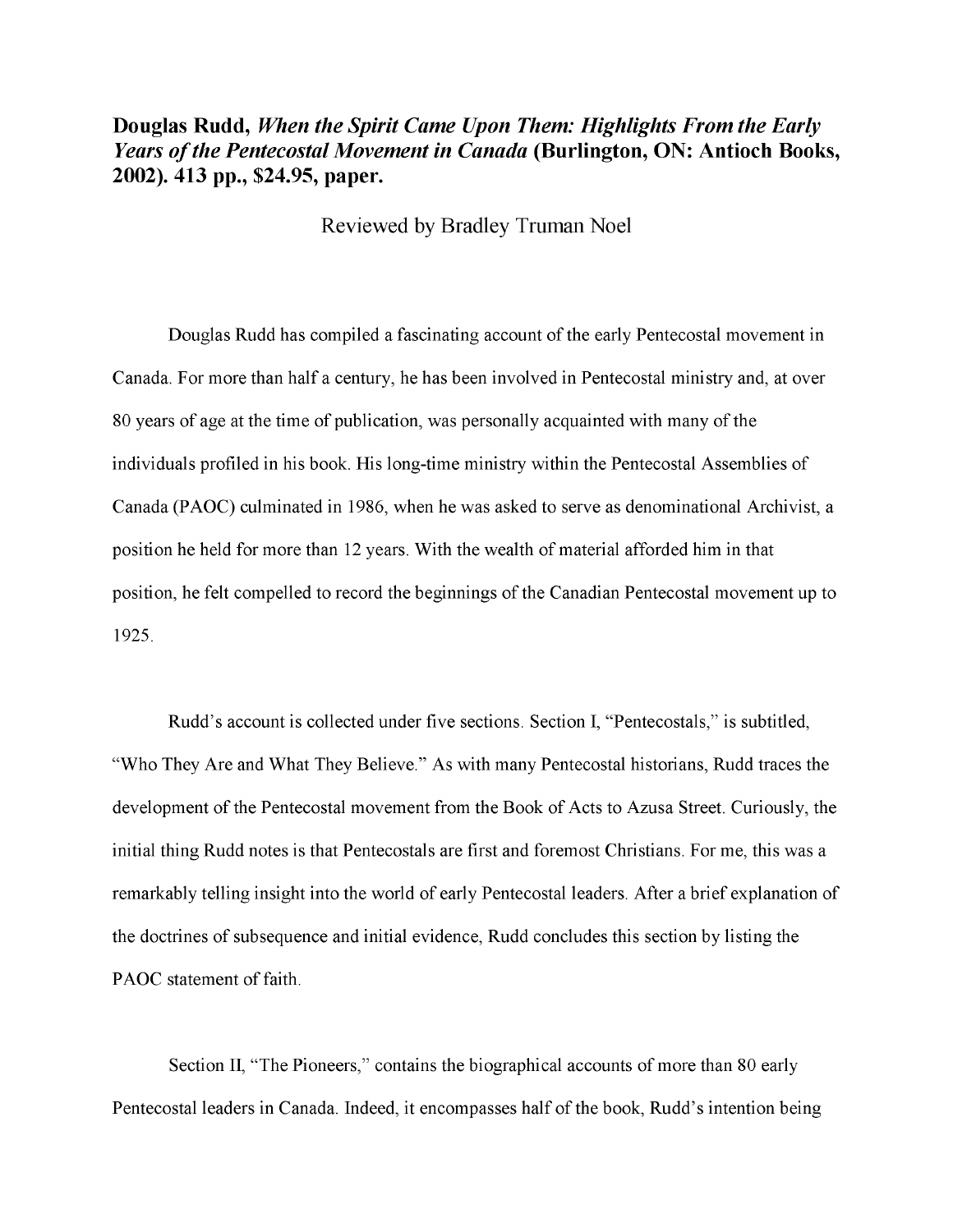clearly to focus on the men and women of God used within Canadian Pentecostalism. While some names, such as A.H. Argue, G.A. Chambers and R.E. McAlister, will be readily known to anyone familiar with Canadian Pentecostal history, Rudd includes many lesser-known pastors and workers. In doing so, he vividly tells the story of the spread of Pentecostalism in Canada from the days following the Azusa Street revival up to 1925. His is no dry, theoretical recounting of those early years, but a dynamic account, full of tales of the working of the Holy Spirit, told him personally by many of the pioneers.

Rudd moves in Section III ("The First Churches") to the first churches of Canadian Pentecostalism. Province by province, starting with British Colombia and moving eastward to Newfoundland, Rudd gives an account of each church in Canada opened by 1925. Church historians will find captivating Rudd's account of churches from Broadway Pentecostal Church in Vancouver, BC, to Bethesda Pentecostal Church in St. John's, NL. Perhaps no other church history monograph has so richly preserved the Spirit's powerful work in establishing places of worship for His people. Miracle after miracle is related and celebrated as Rudd recounts the Spirit's moving in Canada almost 100 years ago.

Section IV, appropriately entitled "Branching Out," comprises another large portion of Rudd's work. Surveying the development of Pentecostal publications, camp meetings, colleges, church activities, and missions, the author seeks to provide the reader with a larger picture of Pentecostal ministry in Canada. The prominent place of printed publications within early Pentecostalism is noted and explored. For a movement known to be somewhat anti-intellectual in its approach, the pioneers knew the value of the printed word and, from the beginning, sought to